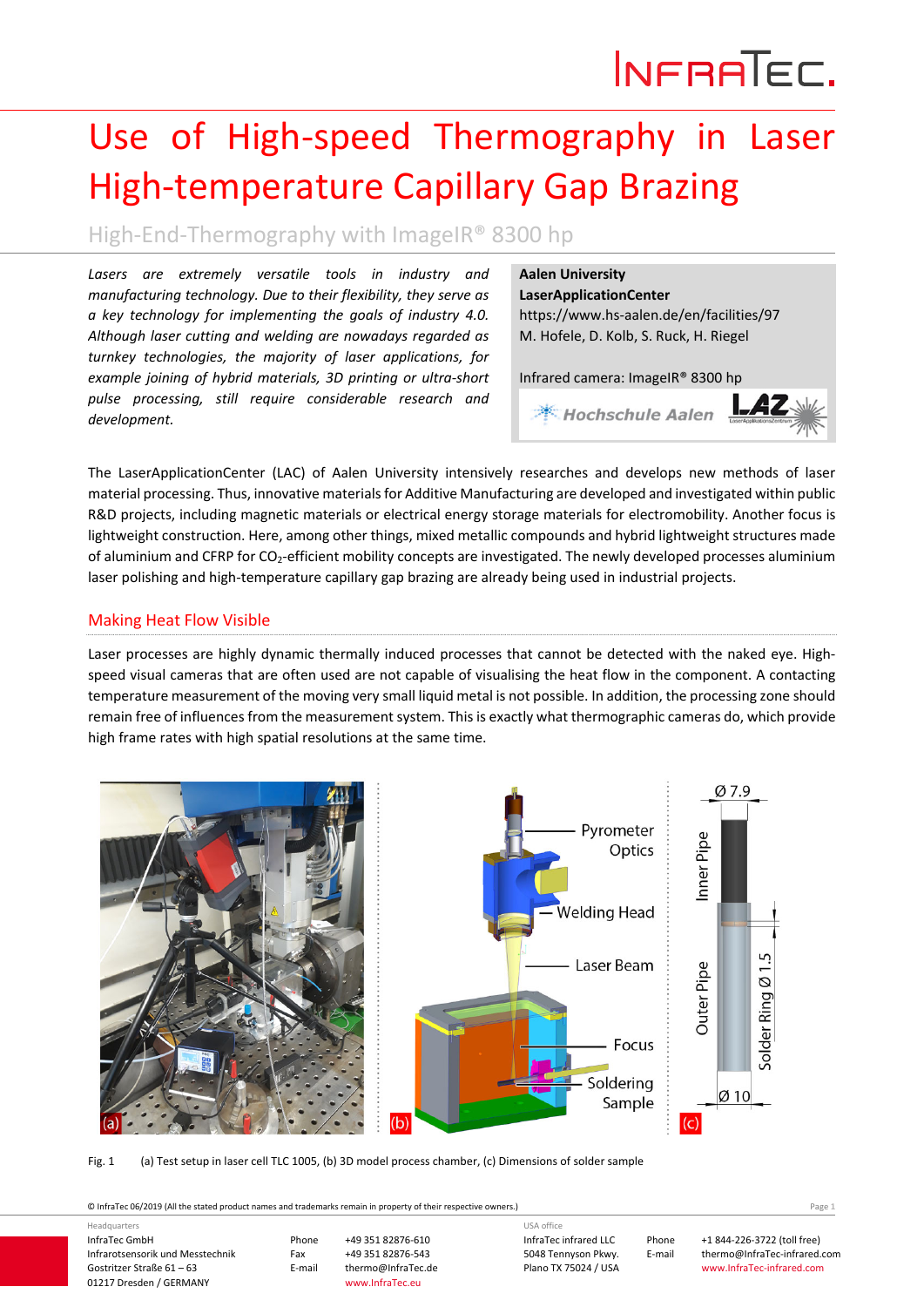### Use of High‐speed Thermography in Laser High‐temperature Capillary Gap Brazing

High‐End‐Thermography with ImageIR® 8300 hp

#### Specially Configured Thermographic Camera within Laser Material Processing

Laser-based production involves special requirements on the use of a thermographic camera. One reason for this are the processing temperatures of typically 500 °C to 2,000 °C. In addition, the components of the camera must be protected against sputters, caused by the machining process. If the laser manufacturing processes take place in process chambers under a specific atmosphere, the measurement section is enriched with a gas. Especially the optics of the camera must be protected from the reflected laser radiation. It is therefore equipped with a laser protection lens for solid-state lasers and a filter for through glass and high-temperature measurement. Due to these precautions, the camera can be used in close proximity to the laser beams without any problems.

Configured appropriately, the thermographic camera ImageIR® 8300 hp from InfraTec supports the LAC with its high spatial and temporal resolution. Using the camera's MicroScan function, images can be taken with a spatial resolution of more than one megapixel. The 10 GigE interface allows fast data transmission up to 355 Hz in full frame mode. Due to the optical package consisting of a telephoto lens with 50 mm focal length and the close-up lens for reducing the minimum focusing distance down to 170 mm, the researchers can easily adapt the camera to changing working distances and sizes of the measured objects.

#### Analysing the Temperature Control Behaviour During Laser Beam High‐temperature Soldering

The LAC of Aalen University, together with its industrial partner conntronic Prozess- und Automatisierungstechnik GmbH from Augsburg, is investigating laser high-temperature capillary gap brazing of corrosion-resistant steels for tube assemblies in automotive and mechanical engineering within the framework of the publicly funded research project "enAbLe". In contrast to induction and furnace brazing, the laser beam serves as a flexible and highly efficient tool. The challenge lies on the one hand in the required highly pure reduction process environment to remove the oxide layers for good wetting of the copper solder and on the other hand in the homogeneous tempering of the joining zone. For homogeneous heating, the laser beam is controlled to the desired process temperature of 1,300 °C by means of a coaxially integrated high‐speed pyrometer with sampling rates of several kilohertz. In addition to temperature control, the exposure strategy has a decisive influence on the formation of the temperature zones. Besides the FEM simulation, the thermographic camera is used for process development in the empirical experiments.

The experiments take place in a six-axis TLC 1005 laser cell with an infrared 4 kW disc laser TruDisk 4002. The test geometry consists of a tube plug connection, austenitic chrome‐nickel steel 1.4301, with outer tube diameters of 10 mm and 7.9 mm. Three weld spots offset by 120° fix the pipe-plug connection. The solder is pure copper from Voestalpine in the form of a solder ring (Fig. 1c). The oxygen-reduced process chamber used for the tests has a laserpermeable beam entry window in the lid. The soldering tests are carried out in a forming gas atmosphere with a residual oxygen content of less than 150 ppm. The atmosphere is monitored by means of a residual oxygen measuring device. During the process, the soldering assembly, clamped in a three-jaw chuck, rotates around the pipe axis by an external rotary machine axis. The laser beam is defocused to a diameter of 9 mm and radially tempering the outer surfaces of the joining zone (Fig. 1b). The beam centre is oriented centrically to the solder ring.

The laser soldering processis divided into three phases: heating, soldering with component rotation and cooling. During the heating phase of 10 s (Fig. 2 upper row), the laser heats the facing component surface to the control temperature of 1,300 °C in a stationary manner. During the soldering phase (Fig. 2 middle row) the assembly performs a complete rotation with an angular speed of 540 °/min. After the copper solder depot has been molten, the solder gap filling starts at 31.9 seconds. Due to the lower emission of copper, the forming fillet appears cooler than the surrounding steel

© InfraTec 06/2019 (All the stated product names and trademarks remain in property of their respective owners.) Page **2**

InfraTec GmbH Infrarotsensorik und Messtechnik Gostritzer Straße 61 – 63 01217 Dresden / GERMANY Headquarters

Phone +49 351 82876‐610 Fax +49 351 82876-543<br>E-mail thermo@InfraTec.c thermo@InfraTec.de www.InfraTec.eu

InfraTec infrared LLC 5048 Tennyson Pkwy. Plano TX 75024 / USA

USA office

Phone +1 844‐226‐3722 (toll free) E-mail thermo@InfraTec-infrared.com www.InfraTec‐infrared.com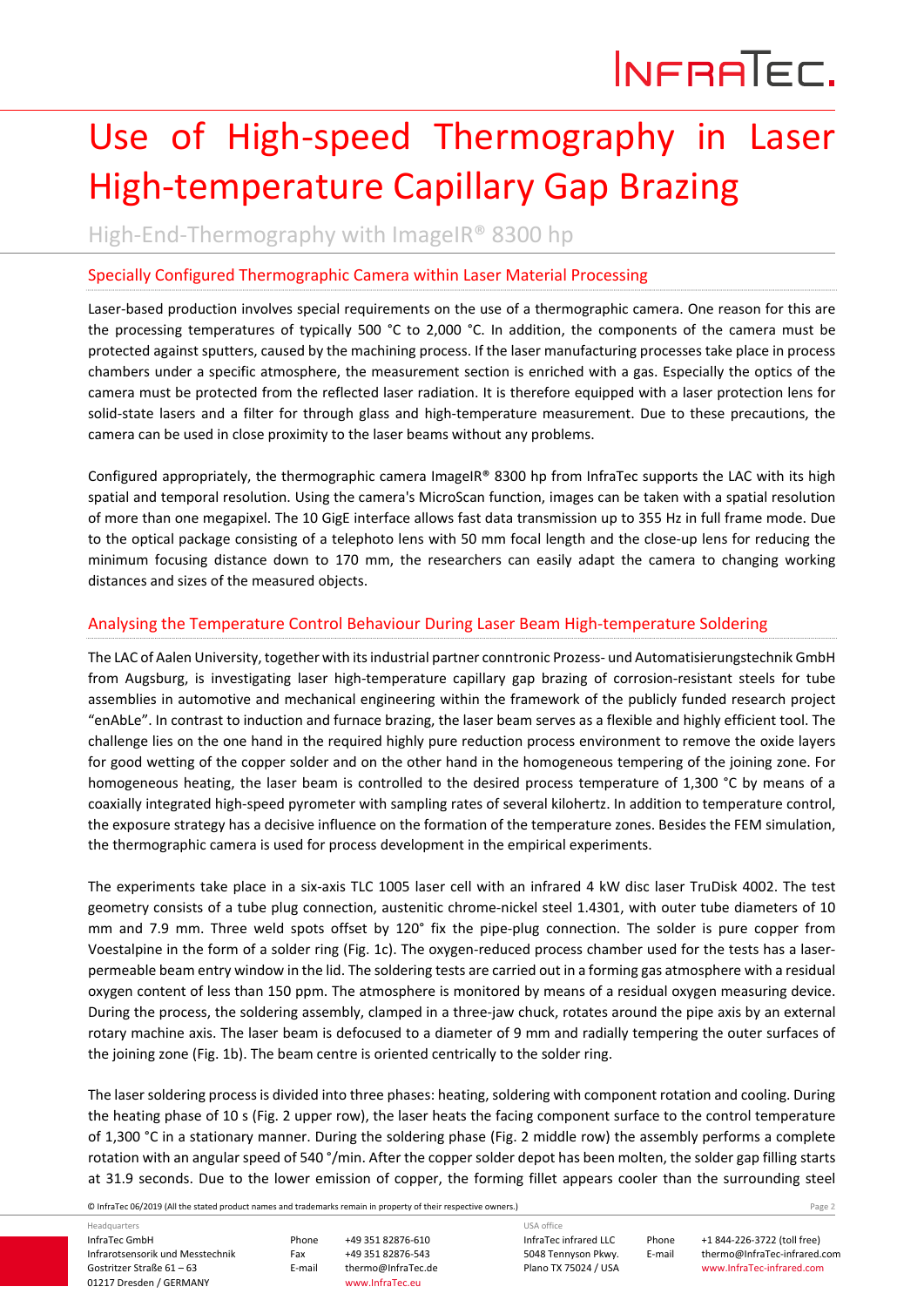### Use of High‐speed Thermography in Laser High‐temperature Capillary Gap Brazing

High-End-Thermography with ImageIR® 8300 hp

surface of the joining partners. Because of the very good thermal conductivity of the solder, the through heating of the inner tube also starts at this point (difference between picture at 16.3 s and picture at 31.9 s in Fig. 2). At the end of complete rotation and shutdown of the laser, the component cools to below 600 °C within 18 s (Fig. 2 lower row).



Fig. 2 Process sequence for laser beam high-temperature capillary gap soldering of a tube plug-in connector

© InfraTec 06/2019 (All the stated product names and trademarks remain in property of their respective owners.) Page **3**

InfraTec GmbH Infrarotsensorik und Messtechnik Gostritzer Straße 61 – 63 01217 Dresden / GERMANY

Headquarters

Phone +49 351 82876‐610 Fax +49 351 82876-543<br>E-mail thermo@InfraTec.d thermo@InfraTec.de www.InfraTec.eu

InfraTec infrared LLC 5048 Tennyson Pkwy. USA office

Plano TX 75024 / USA

Phone +1 844‐226‐3722 (toll free) E‐mail thermo@InfraTec‐infrared.com www.InfraTec‐infrared.com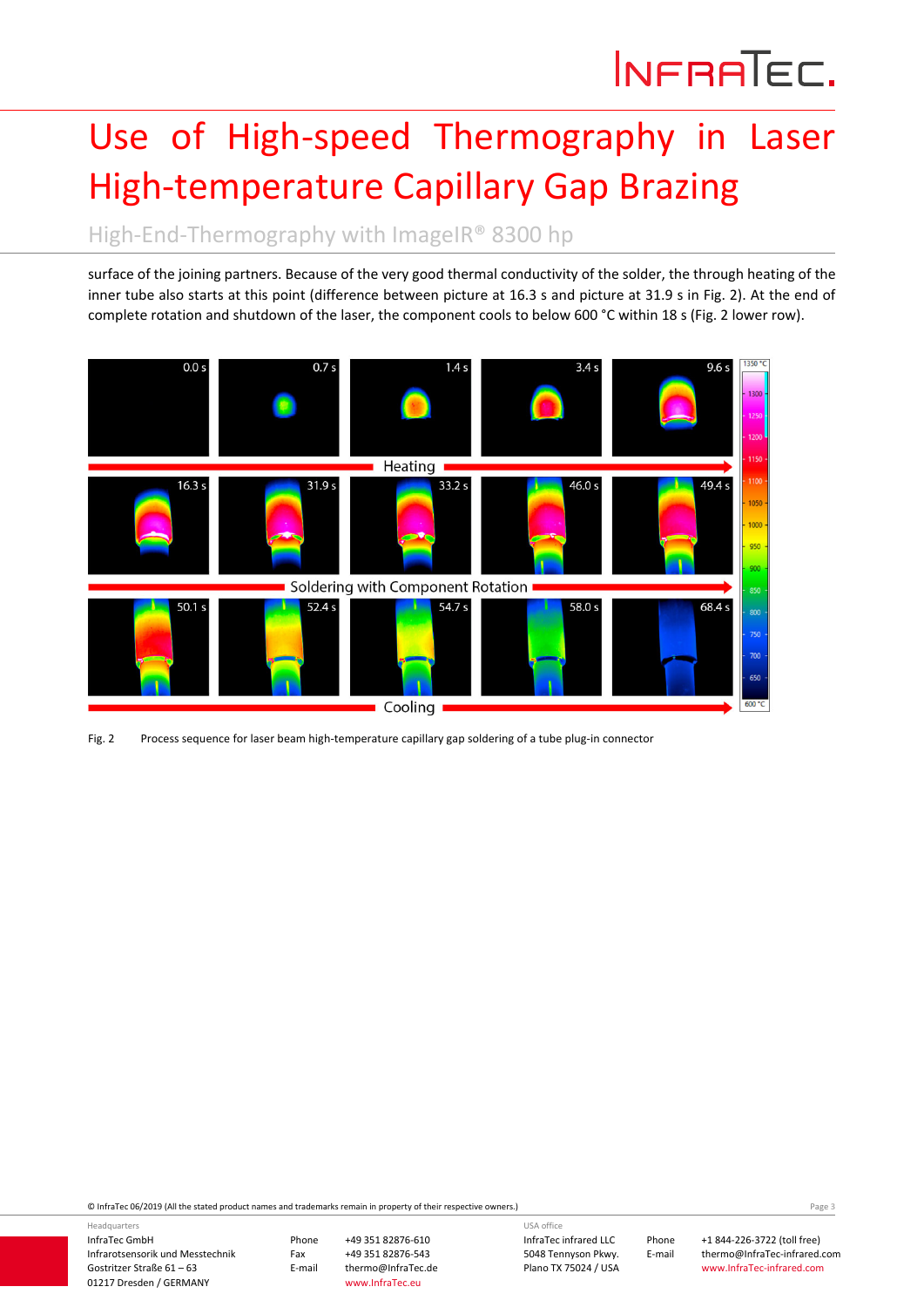## Use of High‐speed Thermography in Laser High‐temperature Capillary Gap Brazing

High-End-Thermography with ImageIR® 8300 hp

The measurement data of the thermographic camera allows a versatile process analysis afterwards. The diagram in figure 3 shows the temperature-time sequence of two measurement points, P1 in the laser spot centre and P2 on the inner tube. The dynamic temperature changes in the gap filling process stand out in this context.



Timing Diagram: Tube-plug Connection

Fig. 3 Analysis of the temperature-time sequence on the basis of the thermal image data

Figure 4 shows the longitudinal cross section through the faultless laser soldered tube plug connection. The presented sample shows a complete gap filling without porosity. The evenly formed grooves on both sides ensure a good distribution of force and low-turbulence flow inside the pipe.



Fig. 4 Cutted joining zone of a laser-soldered tube-plug-in connection in longitudinal direction

© InfraTec 06/2019 (All the stated product names and trademarks remain in property of their respective owners.) Page **4**

| Headquarters                     |        |                    | USA office            |        |                              |  |
|----------------------------------|--------|--------------------|-----------------------|--------|------------------------------|--|
| InfraTec GmbH                    | Phone  | +49 351 82876-610  | InfraTec infrared LLC | Phone  | +1 844-226-3722 (toll free)  |  |
| Infrarotsensorik und Messtechnik | Fax    | +49 351 82876-543  | 5048 Tennyson Pkwy.   | E-mail | thermo@InfraTec-infrared.com |  |
| Gostritzer Straße 61 – 63        | E-mail | thermo@InfraTec.de | Plano TX 75024 / USA  |        | www.InfraTec-infrared.com    |  |
| 01217 Dresden / GERMANY          |        | www.InfraTec.eu    |                       |        |                              |  |